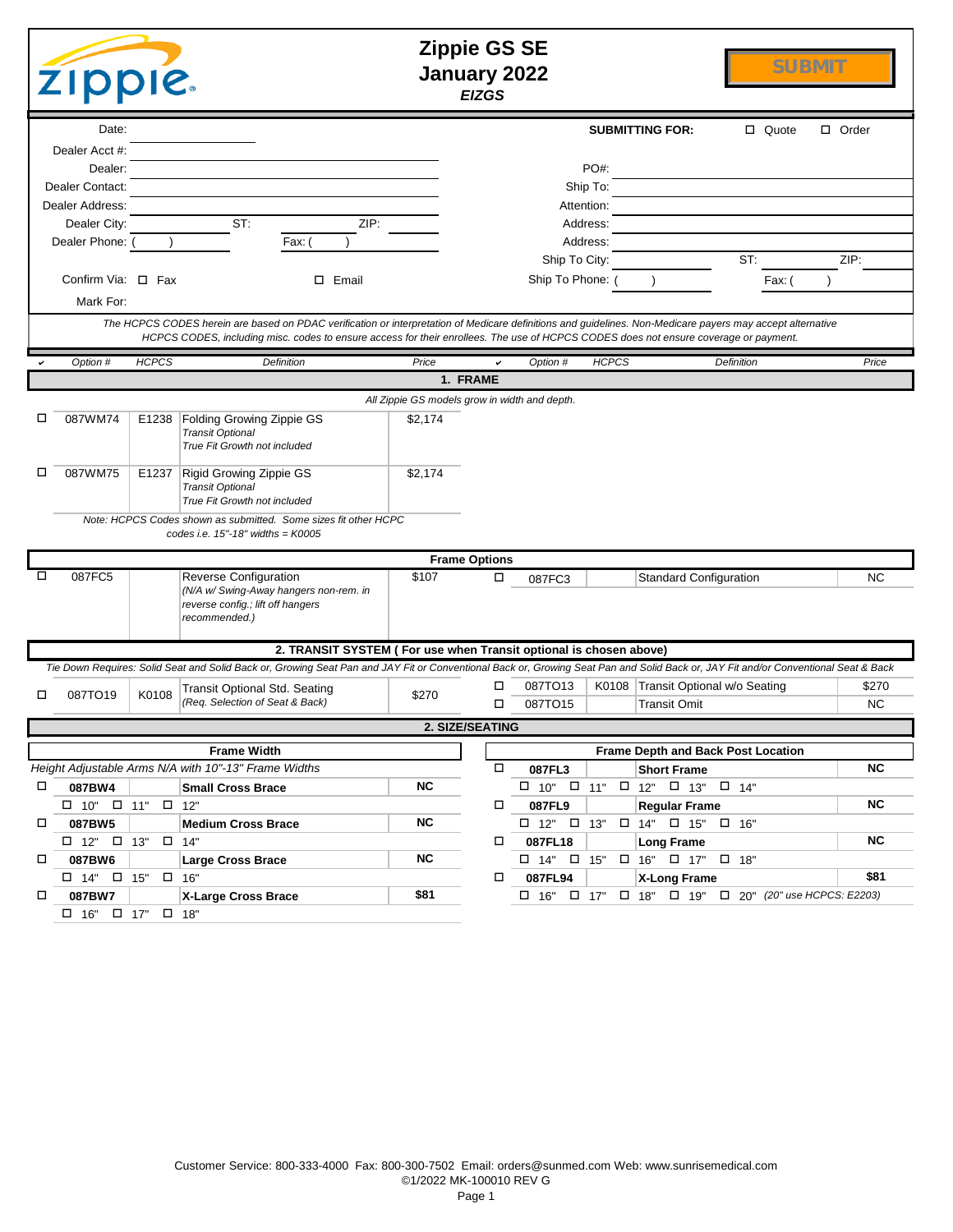| <b>Seats</b> |       |                                              |            |  |                     |                           | <b>REFERENCE</b>             |
|--------------|-------|----------------------------------------------|------------|--|---------------------|---------------------------|------------------------------|
|              |       | Solid Seat (Reg. Solid Back)                 |            |  |                     |                           |                              |
| 087ST55      | E2231 | (N/A w/ 10-11, 19-20 inch frame depth or 17- | \$215      |  | Seat Depth Pan Size |                           |                              |
|              |       | 18 inch frame width.)                        |            |  |                     |                           | Minimur                      |
| 087PN3       | E2231 | Growing Seat Pan Depth (Fig. 1)              | \$215      |  |                     | Short 10-12"              | 10"                          |
| 087ST27      |       | Omit Seat                                    | <b>STD</b> |  |                     | Medium 13"-14"            | 11.3/4"                      |
|              |       |                                              |            |  |                     | $\cdot$ $ \cdot$ $ \cdot$ | $\sim$ $ \sim$ $\sim$ $\sim$ |

**JAY Cushions (Optional)** 

*To order any JAY cushions on-chair, please see the JAY price list. Cushion name or part number must be filled out with desired width and depth.*

|         | <b>JAY Bundled Cushion</b> |  |
|---------|----------------------------|--|
| 087JC20 | $\Box$ Name / Part #       |  |

| Name / Part # |        |  |
|---------------|--------|--|
| Width:        | Depth: |  |

| Seats                                                                               |            |                     | <b>REFERENCE ONLY</b>                        |                |  |  |
|-------------------------------------------------------------------------------------|------------|---------------------|----------------------------------------------|----------------|--|--|
| at (Req. Solid Back)<br>$-11$ , 19-20 inch frame depth or 17-<br>me width.)         | \$215      | Seat Depth Pan Size | Depth Range<br>Minimum                       | <b>Maximum</b> |  |  |
| Seat Pan Depth (Fig. 1)                                                             | \$215      | Short 10-12"        | 10"                                          | 14"            |  |  |
| ıt                                                                                  | <b>STD</b> | Medium 13"-14"      | 11.3/4"                                      | 16 1/4"        |  |  |
|                                                                                     |            | Long 15"-17"        | 13 3/4"                                      | 18 1/4"        |  |  |
| ions (Optional)                                                                     |            | X-Long 18"-20"      | 15 3/4"                                      | 20 1/4"        |  |  |
| se see the JAY price list. Cushion name or part<br>it with desired width and depth. |            | $\circledcirc$      |                                              |                |  |  |
| hion                                                                                | Price List | $O$ $O$             |                                              |                |  |  |
| Depth:                                                                              |            |                     |                                              |                |  |  |
|                                                                                     |            | <u>ම ල</u>          | O<br>Depth                                   |                |  |  |
|                                                                                     |            |                     | Figure 7.1 - Frame Depth Growth Range Matrix |                |  |  |

# **3. CASTERS/SEAT HEIGHT**

|   |         |                | <b>Caster Wheel</b>                   |            |
|---|---------|----------------|---------------------------------------|------------|
| п | 087CW30 |                | 3" Micro Light Up                     | \$69       |
| п | 087CW31 |                | 4" Micro Light Up                     | \$75       |
| □ | 087CW51 |                | 5" Micro Light Up                     | \$92       |
| п | 087CW5  |                | 5" Low-Profile Polyurethane           | <b>STD</b> |
| п | 087CW7  | E2219          | 5" x 1.5" Semi-Pneumatic              | \$92       |
| п | 087CW33 | E2214<br>E2215 | 6" Pneumatic                          | \$81       |
| □ | 087CW34 |                | 6" Polyurethane                       | <b>NC</b>  |
| п | 087CW35 | E2219          | 6" x 1.5" Semi-Pneumatic              | \$92       |
| п | 087CW21 | E2214<br>E2215 | 8" Pneumatic                          | \$92       |
| п | 087CW32 |                | 8" Polyurethane                       | <b>NC</b>  |
| п | 087CW39 | E2219          | 8" x 1.5" Semi-Pneumatic              | \$92       |
| п | 087CW36 | E2214<br>E2215 | 8" x 2" Pneumatic                     | \$156      |
| п | 087CW37 | E2214<br>K0108 | 8" x 2" Pneumatic<br>w/Airless Insert | \$242      |

| <b>Caster Wheel</b> |  |                                         |            |  |         |       | <b>Caster Options</b>                      |       |
|---------------------|--|-----------------------------------------|------------|--|---------|-------|--------------------------------------------|-------|
| 087CW30             |  | 3" Micro Light Up                       | \$69       |  | 087CS5  |       | 3/4" Longer Fork Stem Bolt                 | NC.   |
| 087CW31             |  | 4" Micro Light Up                       | \$75       |  | 087CS9  |       | 1 1/2" Longer Fork Stem Bolt               | NC.   |
| 087CW51             |  | 5" Micro Light Up                       | \$92       |  | 087CS3  | K0073 | Caster Pin Locks                           | \$209 |
| 087CW5              |  | 5" Low-Profile Polyurethane             | <b>STD</b> |  |         |       | (N/A with 8" x 2" casters or Transit Opt.) |       |
| 087CW7              |  | E2219 $\vert 5$ " x 1.5" Semi-Pneumatic | \$92       |  | 087CW38 |       | Omit Caster, Wheels & Tires                | NC.   |

#### **4. REAR WHEELS/SEAT HEIGHT**

|   |        |         |       | <b>Axle Plate</b>                                                        |       |   |         | Axle                               |
|---|--------|---------|-------|--------------------------------------------------------------------------|-------|---|---------|------------------------------------|
| □ |        | 087AL17 | E0958 | One Arm Drive<br>(Avail w/20",22",24" Mag Rear Wheels &<br>13"-18" wide) | \$966 | □ | 087AX26 | One Arm Drive<br>(Only avail. w/O. |
| □ | 087OA2 |         |       | <b>Standard Handrim</b>                                                  | NC.   | □ | 087AX1  | Quick Release                      |
|   | □      | 087HM1  |       | Right                                                                    | NC.   | □ | 087AX11 | Quad Quick R                       |
|   | □      | 087HM2  |       | Left                                                                     | NC.   |   |         | (N/A with Lite Sp                  |
| □ |        | 087OA1  |       | <b>Small Handrim</b>                                                     | NC.   |   |         |                                    |
|   |        | 087HM1  |       | Right                                                                    | NC.   |   |         |                                    |
|   |        | 087HM2  |       | Left                                                                     | NC.   |   |         |                                    |

| Axle    |                                                            |       |  |  |  |  |
|---------|------------------------------------------------------------|-------|--|--|--|--|
| 087AX26 | One Arm Drive Axle<br>(Only avail. w/One Arm Drive Option) | STD   |  |  |  |  |
| 087AX1  | Quick Release                                              | NC.   |  |  |  |  |
| 087AX11 | Quad Quick Release<br>(N/A with Lite Spokes)               | \$135 |  |  |  |  |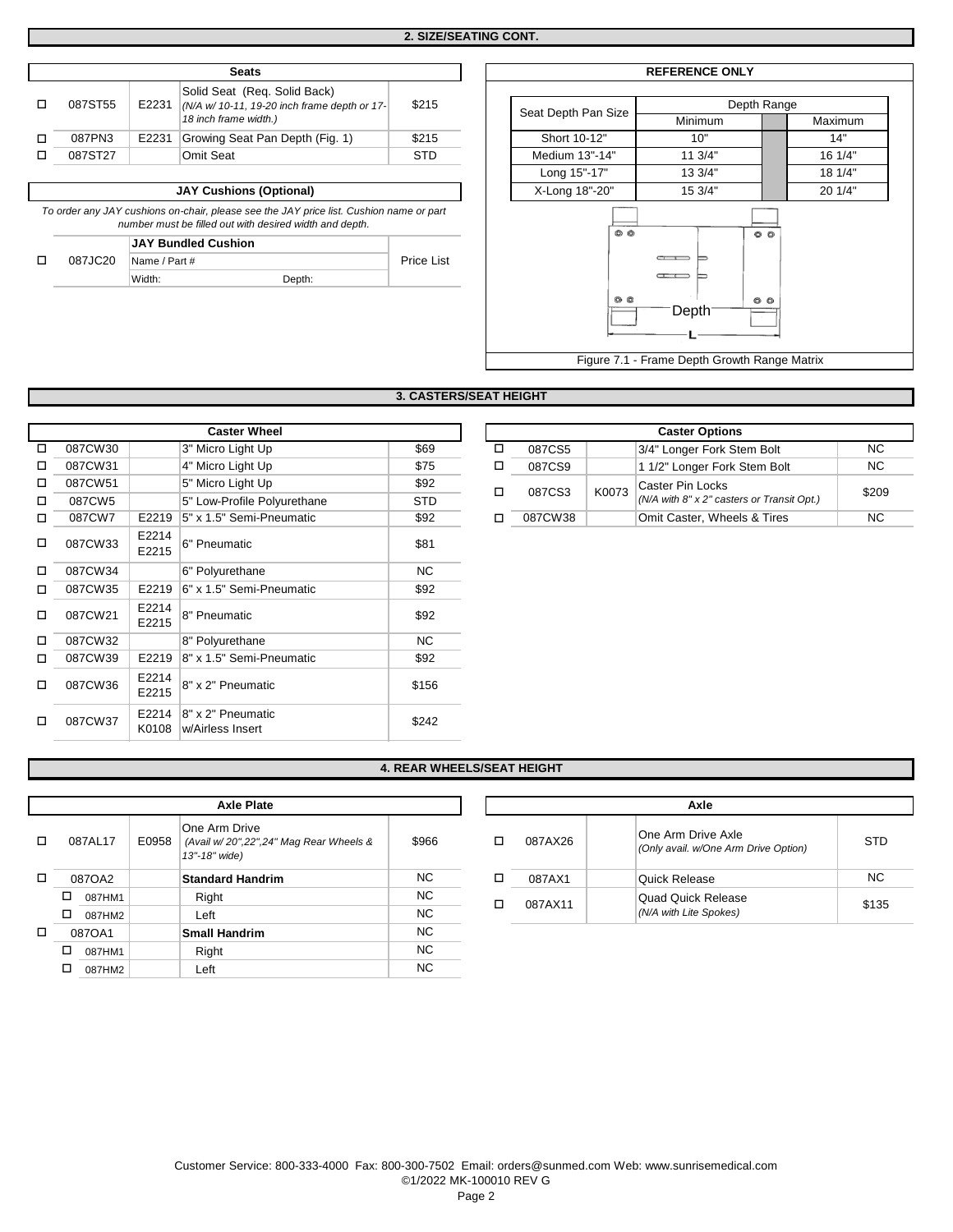|         | <b>Rear Wheel Size</b> |           |              |   |                                     | Handrim                                         |  |  |
|---------|------------------------|-----------|--------------|---|-------------------------------------|-------------------------------------------------|--|--|
|         | 12" Mag                |           |              | □ | 087HR1                              | Aluminum Anodized                               |  |  |
|         | (N/A with handrims)    |           |              | □ | 087HR4                              | <b>Plastic Coated</b>                           |  |  |
| ◻       | 16" Mag                |           |              |   |                                     | Omit                                            |  |  |
|         | (N/A with handrims)    |           |              |   |                                     | (N/A with wheel/axle credit)                    |  |  |
| 087RW3  | 20" Mag                | <b>NC</b> |              |   |                                     |                                                 |  |  |
| 087RW8  | 22" Mag                | <b>NC</b> |              |   | Projections (N/A on Plastic Coated) |                                                 |  |  |
| 087RW1  | 24" Mag                | NC.       |              |   |                                     | *Only available with 24" wheels & N/A with spok |  |  |
| 087RW12 | 18" Spoke              | \$107     |              | □ | 087HR8                              | 8 Oblique                                       |  |  |
| 087RW74 | 20" Lite Spoke         | NC.       |              |   |                                     |                                                 |  |  |
| 087RW75 | 22" Lite Spoke         | NC.       |              |   |                                     |                                                 |  |  |
| 087RW54 | 24" Lite Spoke         | \$215     |              |   |                                     |                                                 |  |  |
| 087RW25 | Omit Rear Wheel & Axle | -\$55     |              |   |                                     |                                                 |  |  |
|         | 087RW48<br>087RW14     |           | \$59<br>\$59 |   | □                                   | 087HR7                                          |  |  |

|   | ,,,,,,,,, |                | ייישע שיים בם                                                     |           |
|---|-----------|----------------|-------------------------------------------------------------------|-----------|
| □ | 087RW54   |                | 24" Lite Spoke                                                    | \$215     |
| □ | 087RW25   |                | Omit Rear Wheel & Axle                                            | $-$ \$55  |
|   |           |                |                                                                   |           |
|   |           |                | <b>Rear Wheel Tire</b>                                            |           |
| □ | 087RT1    |                | Pneumatic                                                         | <b>NC</b> |
| □ | 087RT2    | E2211<br>E2213 | <b>Pneumatic Airless Insert</b>                                   | \$92      |
| □ | 087RT3    |                | <b>Full Polyurethane</b><br>(N/A w/ 12", 16" and 18" rear wheels) | <b>NC</b> |
| □ | 087RT4    |                | Low Polyurethane<br>(Only available with 12" and 24" wheels)      | <b>NC</b> |

| <b>Rear Wheel Size</b> |      |        | <b>Handrim</b>               |           |
|------------------------|------|--------|------------------------------|-----------|
| 12" Mag                | \$59 | 087HR1 | Aluminum Anodized            | <b>NC</b> |
| (N/A with handrims)    |      | 087HR4 | <b>Plastic Coated</b>        | \$118     |
| 16" Mag                | \$59 | 087HR7 | Omit                         | <b>NC</b> |
| (N/A with handrims)    |      |        | (N/A with wheel/axle credit) |           |

| ΝC                       |        | <b>Projections</b> (N/A on Plastic Coated)               |       |
|--------------------------|--------|----------------------------------------------------------|-------|
| NC                       |        | *Only available with 24" wheels & N/A with spoke quards. |       |
| :107                     | 087HR8 | 8 Obliaue                                                | \$349 |
| $\overline{\phantom{a}}$ |        |                                                          |       |

# **5. WHEEL LOCK/HUB LOCK**

\$102

| <b>Hub Lock</b>                         |                 |   | <b>Wheel Lock</b>  |                                            |         |   |  |  |
|-----------------------------------------|-----------------|---|--------------------|--------------------------------------------|---------|---|--|--|
| *Only available with 12" or 16" wheels. |                 |   | N/A with Hub Locks |                                            |         |   |  |  |
| 12" Hub Lock                            | 087LK01         | □ | NC.                | High Mount Push                            | 087WL1  | □ |  |  |
| 16" Hub Lock                            | 087LK02         | ◻ | <b>NC</b>          | <b>High Mount Pull</b>                     | 087WL2  | □ |  |  |
|                                         |                 |   |                    | Foot Lock (may limit folding width, N/A in |         |   |  |  |
| <b>Extension Har</b>                    |                 |   |                    | rev. config.)                              |         |   |  |  |
| 6" Pair                                 | E0961<br>087EH1 | □ | <b>NC</b>          | Omit                                       | 087WL10 | □ |  |  |
|                                         |                 |   | <b>NC</b>          | Do Not Mount                               | 087WL12 | □ |  |  |
|                                         |                 |   | <b>NC</b>          |                                            | 087WL25 | п |  |  |

E2212 *(Avail. w/ 24" spoke wheels, N/A with mag*  High Pressure Clincher

*wheels)*

 $\Box$  087RT6  $\Big| \begin{array}{c} \text{E2211} \\ \text{E2212} \end{array}$ 

|                    | <b>Wheel Lock</b>                          |           |  |   | <b>Hub Lock</b> |                                                                 |       |
|--------------------|--------------------------------------------|-----------|--|---|-----------------|-----------------------------------------------------------------|-------|
| N/A with Hub Locks |                                            |           |  |   |                 | *Only available with 12" or 16" wheels. N/A with One Arm Drive. |       |
| 087WL1             | High Mount Push                            | NC.       |  | ◻ | 087LK01         | 12" Hub Lock                                                    | \$107 |
| 087WL2             | High Mount Pull                            | NC.       |  | □ | 087LK02         | 16" Hub Lock                                                    | \$107 |
| 087WL25            | Foot Lock (may limit folding width, N/A in | <b>NC</b> |  |   |                 |                                                                 |       |
|                    | rev. config.)                              |           |  |   |                 | <b>Extension Handle</b>                                         |       |
| 087WL10            | Omit                                       | NC.       |  |   | 087EH1          | E0961   6" Pair                                                 | \$81  |
| 0711170            | $D = M + L M + \cdots$                     | $\sim$    |  |   |                 |                                                                 |       |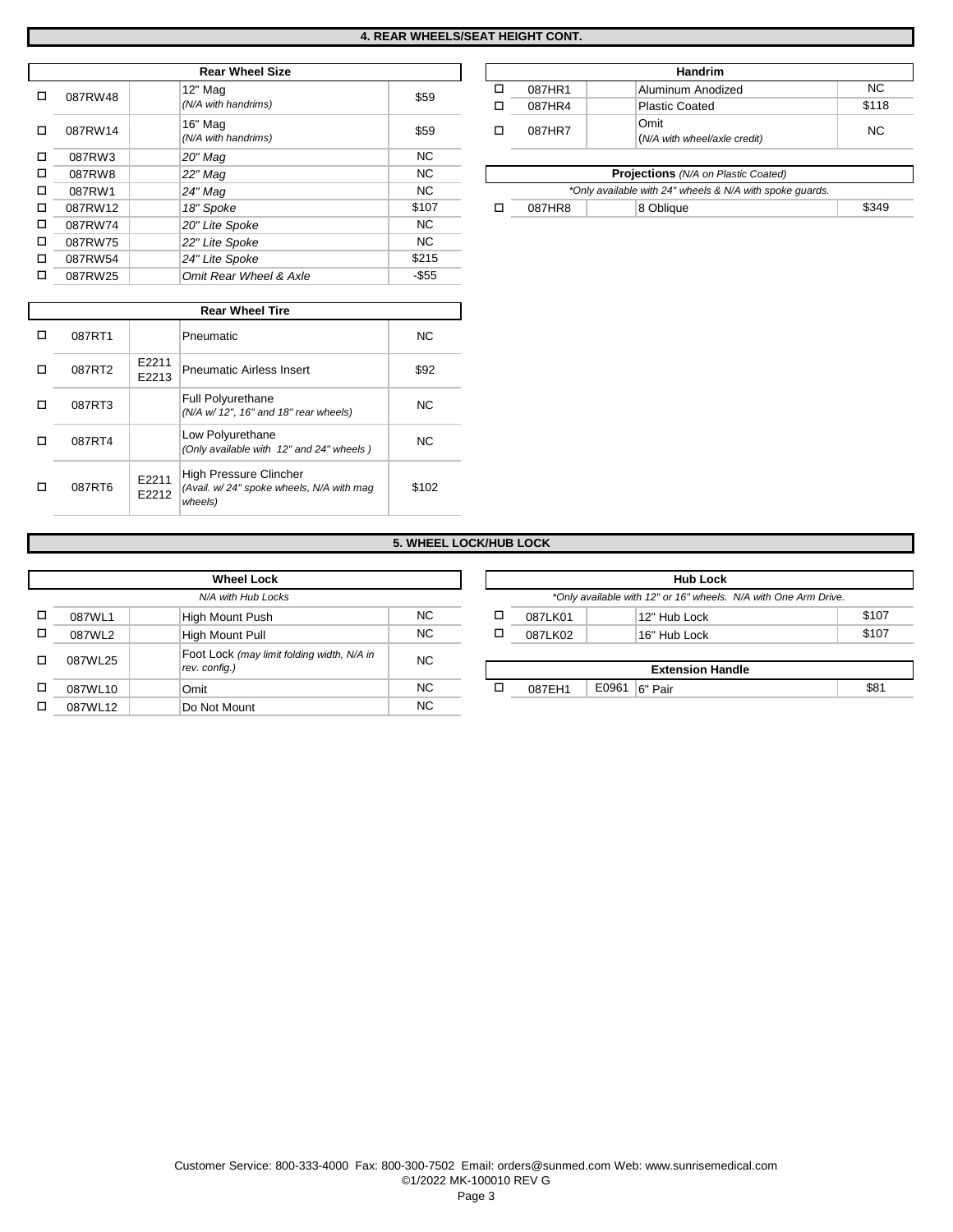# **6. HANGER and FOOTRESTS**

|        |         |                                                             |            |            |       |       |       | Front Seat to Floor Height Guide (Reference Only) |       |       |
|--------|---------|-------------------------------------------------------------|------------|------------|-------|-------|-------|---------------------------------------------------|-------|-------|
|        |         | Hanger Mounted Footrest (Footplates Mount to Hanger Tubing) |            | Rear Wheel |       |       |       | <b>CASTER SIZE</b>                                |       |       |
|        |         | <b>Hanger Type</b>                                          |            | Size       | 3"    | 4"    | 5"    | 6"                                                | 8"X1" | 8"X1. |
| □      | 087H89  | 70° Swing In/Out Front Mount                                | <b>NC</b>  |            | 14.0" | 14.0' | 14.0' |                                                   |       |       |
| о      | 087H90  | 80° Swing In/Out Front Mount                                | <b>NC</b>  |            | 14.5" | 14.5' | 14.5" | N/A                                               |       |       |
| □      | 087H6   | 90° Swing Away Front Mount                                  | <b>NC</b>  | 12"        | 15.0" | 15.0' | 15.0' | 15.0"                                             | N/A   | N/A   |
| □      | 087H9   | 70° HD Front Mount Lift-Off                                 | <b>NC</b>  |            | 15.5" | 15.5' | 15.5' | 15.5"                                             |       |       |
| о      | 087H10  | 80° HD Front Mount Lift-Off                                 | <b>NC</b>  |            | 16.0" | 16.0' | 16.0' | 16.0"                                             |       |       |
| $\Box$ | 087H11  | 90° HD Front Mount Lift-Off                                 | <b>NC</b>  |            | 14.0" | 14.0' | 14.0' |                                                   |       |       |
| □      | 087H23  | E0990<br>90° Elevating (N/A 10"-11" wide)                   | \$338      | 12"        | 14.5" | 14.5" | 14.5" | 15.0"                                             | N/A   | N/A   |
|        |         | Extensions (may interfere with some seat heights & casters) |            | Low Poly   | 15.0" | 15.0" | 15.0" |                                                   |       |       |
| Д      | 087E23  | 2" (not mounted)                                            | \$59       |            | 14.0" | 14.0' | 14.0" |                                                   |       |       |
| $\Box$ | 087E24  | 4" (not mounted)                                            | \$59       |            | 14.5" | 14.5' | 14.5" | N/A                                               |       |       |
|        |         | <b>Footplate</b>                                            |            |            | 15.0" | 15.0" | 15.0" | 15.0"                                             | N/A   | N/A   |
|        |         | Kids Angle Adjustable                                       |            | 16"        | 15.5" | 15.5" | 15.5" | 15.5"                                             |       |       |
| □      | 087F9   | K0040<br>(N/A w/17"-18" widths)                             | \$199      |            | 16.0" | 16.0" | 16.0" | 16.0"                                             |       |       |
|        |         | Adult Angle Adj.                                            |            |            | 16.5" | 16.5' | 16.5' | 16.5"                                             | 16.5" | 16.5" |
| □      | 087F8   | K0040<br>(Available with 10"-18" widths)                    | \$199      |            | 17.0" | 17.0' | 17.0" | 17.0"                                             | 17.0" | 17.0" |
|        |         | Footboard                                                   |            |            | 14.0" | 14.0' | 14.0' |                                                   |       |       |
| о      | 087F62  | K0040<br>(Available with 10"-16" widths)                    | \$204      |            | 14.5" | 14.5' | 14.5" | N/A                                               |       |       |
|        |         |                                                             |            |            | 15.0" | 15.0' | 15.0" | 15.0"                                             | N/A   | N/A   |
|        |         | Ext. Tube Mounted Footrest (Footplate Mount to Ext. Tube)   |            |            | 15.5" | 15.5' | 15.5' | 15.5"                                             |       |       |
|        |         | <b>Hanger Type</b>                                          |            | 18"        | 16.0" | 16.0" | 16.0" | 16.0"                                             |       |       |
| □      | 087H85  | 60° Swing In/Out                                            | <b>NC</b>  |            | 16.5" | 16.5" | 16.5" | 16.5"                                             | 16.5" | 16.5" |
| о      | 087H86  | 70° Swing In/Out                                            | <b>STD</b> |            | 17.0" | 17.0" | 17.0" | 17.0"                                             | 17.0" | 17.0" |
|        |         | 80° Swing In/Out                                            |            |            | 17.5" | 17.5" | 17.5" | 17.5"                                             | 17.5" | 17.5" |
| □      | 087H116 | (N/A with 6" or 8" Casters)                                 | <b>STD</b> |            | N/A   | 18.0' | 18.0" | 18.0"                                             | 18.0" | 18.0" |
|        |         | Articulating                                                |            |            | 14.0" | 14.0" | 14.0" | N/A                                               |       |       |
| □      | 087H24  | K0053<br>(N/A w/composite footplates or 10"-13")            | \$397      |            | 14.5" | 14.5' | 14.5" | 15.0"                                             | N/A   | N/A   |
|        |         | Elevating (N/A w/ composite or platform                     |            |            | 15.0" | 15.0' | 15.0" | 15.5"                                             |       |       |
| □      | 087H14  | E0990<br>footplates or $<$ 16" width)                       | \$338      |            | 15.5" | 15.5" | 15.5' | 16.0"                                             | 16.5' | 16.5" |
|        |         | <b>Extensions</b>                                           |            |            | 16.0" | 16.0' | 16.0" | 16.5"                                             | 17.0" | 17.0" |
| о      | 087E1   | Short (11.5" - 14")                                         | <b>NC</b>  | 20"        | 16.5" | 16.5' | 16.5' | 17.0"                                             | 17.5' | 17.5" |
| о      | 087E2   | Med (14" - 17") (N/A w/ ELR)                                | <b>NC</b>  |            | 17.0" | 17.0' | 17.0" | 17.5"                                             | 18.0' | 18.0" |
| □      | 087E5   | Long (17" - 19")                                            | <b>NC</b>  |            | 17.5" | 17.5' | 17.5" | 18.0"                                             | 18.5' | 18.5" |
| о      | 087E16  | <b>High Mount</b>                                           | \$81       |            |       | 18.0' | 18.0' | 18.5"                                             | 19.0' | 19.0" |
|        |         | Footplate                                                   |            |            | N/A   | N/A   | 18.5" | 19.0"                                             | 19.5" | 19.5" |
|        |         | Composite                                                   |            |            | N/A   | N/A   | N/A   | 15.0"                                             | N/A   | N/A   |
| о      | 087F1   | (N/A In 10", 11" or 12" width)                              | <b>STD</b> |            | 15.0" | 15.0' | 15.0" | 15.5"                                             | 16.5' | 16.5" |
|        |         |                                                             |            |            | 15.5" | 15.5' | 15.5" | 16.0"                                             | 17.0" | 17.0" |
| □      | 087F3   | K0040<br>Aluminum Angle Adjustable                          | \$199      |            | 16.0" | 16.0' | 16.0" | 16.5"                                             | 17.5" | 17.5" |
|        |         | Kids Angle Adjustable                                       |            | 22"        | 16.5" | 16.5' | 16.5' | 17.0"                                             | 18.0" | 18.0" |
| □      | 087F4   | K0040<br>(N/A w/17"-18" width)                              | \$199      |            | 17.0" | 17.0' | 17.0" | 17.5"                                             | 18.5" | 18.5' |
|        |         | Aluminum (Only available with elevating                     |            |            | 17.5" | 17.5' | 17.5" | 18.0"                                             | 19.0' | 19.0" |
| о      | 087F5   | leg rests 14"-18")                                          | <b>NC</b>  |            |       | 18.0' | 18.0' | 18.5"                                             | 19.5' | 19.5" |
|        |         | Platform Flip-Up                                            |            |            | N/A   | N/A   | 18.5" | 19.0"                                             | 20.0' | 20.0" |
| □      | 087F48  | K0040<br>(Avail on $60^{\circ}$ 70° and 80° ext. mount      | \$204      |            | 15.5" | 15.5' | 15.5' | 15.5"                                             | N/A   | N/A   |
|        |         | hangers only)                                               |            |            | 16.0" | 16.0" | 16.0" | 16.0"                                             | 16.5" | 16.5" |
|        |         |                                                             |            |            |       |       |       |                                                   |       |       |

|         |       |                                                                         |            |                 |                         |                    |                | Front Seat to Floor Height Guide (Reference Only)                                   |                |                |              |  |  |  |
|---------|-------|-------------------------------------------------------------------------|------------|-----------------|-------------------------|--------------------|----------------|-------------------------------------------------------------------------------------|----------------|----------------|--------------|--|--|--|
|         |       | Hanger Mounted Footrest (Footplates Mount to Hanger Tubing)             |            | Rear Whee       |                         | <b>CASTER SIZE</b> |                |                                                                                     |                |                |              |  |  |  |
|         |       | <b>Hanger Type</b>                                                      |            | Size            | 3"                      | 4"                 | 5"             | 6"                                                                                  | 8"X1"          | 8"X1.5"        | 8"x2"        |  |  |  |
| 087H89  |       | 70° Swing In/Out Front Mount                                            | <b>NC</b>  |                 | 14.0"                   | 14.0'              | 14.0"          |                                                                                     |                |                |              |  |  |  |
| 087H90  |       | 80° Swing In/Out Front Mount                                            | <b>NC</b>  |                 | 14.5"                   | 14.5'              | 14.5"          | N/A                                                                                 |                |                |              |  |  |  |
| 087H6   |       | 90° Swing Away Front Mount                                              | <b>NC</b>  | 12"             | 15.0"                   | 15.0"              | 15.0"          | 15.0"                                                                               | N/A            | N/A            | N/A          |  |  |  |
| 087H9   |       | 70° HD Front Mount Lift-Off                                             | NС         |                 | 15.5"                   | 15.5'              | 15.5"          | 15.5"                                                                               |                |                |              |  |  |  |
| 087H10  |       | 80° HD Front Mount Lift-Off                                             | NС         |                 | 16.0"                   | 16.0"              | 16.0"          | 16.0"                                                                               |                |                |              |  |  |  |
| 087H11  |       | 90° HD Front Mount Lift-Off                                             | NC         |                 | 14.0"                   | 14.0"              | 14.0"          |                                                                                     |                |                |              |  |  |  |
| 087H23  |       | E0990 90° Elevating (N/A 10"-11" wide)                                  | \$338      | 12"<br>Low Poly | 14.5"                   | 14.5"              | 14.5"          | 15.0"                                                                               | N/A            | N/A            | N/A          |  |  |  |
|         |       | Extensions (may interfere with some seat heights & casters)             |            |                 | 15.0"                   | 15.0"              | 15.0"          |                                                                                     |                |                |              |  |  |  |
| 087E23  |       | 2" (not mounted)                                                        | \$59       |                 | 14.0"                   | 14.0'              | 14.0"          | N/A                                                                                 |                |                |              |  |  |  |
| 087E24  |       | 4" (not mounted)                                                        | \$59       |                 | 14.5"                   | 14.5'              | 14.5"          |                                                                                     |                |                |              |  |  |  |
|         |       | Footplate                                                               |            |                 | 15.0"                   | 15.0"              | 15.0"          | 15.0"                                                                               | N/A            | N/A            | N/A          |  |  |  |
| 087F9   | K0040 | Kids Angle Adjustable                                                   | \$199      | 16"             | 15.5"                   | 15.5'              | 15.5"          | 15.5"                                                                               |                |                |              |  |  |  |
|         |       | (N/A w/17"-18" widths)                                                  |            |                 | 16.0"                   | 16.0"              | 16.0"          | 16.0"                                                                               |                |                |              |  |  |  |
| 087F8   | K0040 | Adult Angle Adj.                                                        | \$199      |                 | 16.5"                   | 16.5'              | 16.5"          | 16.5"                                                                               | 16.5"          | 16.5'          | 16.5"        |  |  |  |
|         |       | (Available with 10"-18" widths)                                         |            |                 | 17.0"                   | 17.0"              | 17.0"          | 17.0"                                                                               | 17.0"          | 17.0"          | N/A          |  |  |  |
| 087F62  | K0040 | Footboard                                                               | \$204      |                 | 14.0"                   | 14.0"              | 14.0"          | N/A                                                                                 |                |                |              |  |  |  |
|         |       | (Available with 10"-16" widths)                                         |            |                 | 14.5"                   | 14.5'              | 14.5"          |                                                                                     |                |                |              |  |  |  |
|         |       |                                                                         |            |                 | 15.0"                   | 15.0"              | 15.0"          | 15.0"                                                                               | N/A            | N/A            | N/A          |  |  |  |
|         |       | Ext. Tube Mounted Footrest (Footplate Mount to Ext. Tube)               |            |                 | 15.5"                   | 15.5"              | 15.5"          | 15.5"                                                                               |                |                |              |  |  |  |
|         |       | <b>Hanger Type</b>                                                      |            | 18"             | 16.0"                   | 16.0"              | 16.0"          | 16.0"                                                                               |                |                |              |  |  |  |
| 087H85  |       | 60° Swing In/Out                                                        | <b>NC</b>  |                 | 16.5"                   | 16.5"              | 16.5"          | 16.5"                                                                               | 16.5"          | 16.5"          | 16.5"        |  |  |  |
| 087H86  |       | 70° Swing In/Out                                                        | STD        |                 | 17.0"                   | 17.0"              | 17.0"          | 17.0"                                                                               | 17.0"          | 17.0"          | N/A          |  |  |  |
| 087H116 |       | 80° Swing In/Out                                                        | STD        |                 | 17.5"                   | 17.5"              | 17.5"          | 17.5"                                                                               | 17.5"          | 17.5"          | 17.5"        |  |  |  |
|         |       | (N/A with 6" or 8" Casters)                                             |            |                 | N/A                     | 18.0"              | 18.0"          | 18.0"                                                                               | 18.0"          | 18.0"          | 18.0"        |  |  |  |
| 087H24  | K0053 | Articulating                                                            | \$397      |                 | 14.0"<br>14.5"<br>14.5" | 14.0'              | 14.0"          | N/A                                                                                 |                |                |              |  |  |  |
|         |       | (N/A w/composite footplates or 10"-13")                                 |            |                 |                         |                    | 14.5"          | 15.0"                                                                               | N/A            | N/A            | N/A          |  |  |  |
| 087H14  | E0990 | Elevating (N/A w/ composite or platform<br>footplates or $<$ 16" width) | \$338      |                 | 15.0"                   | 15.0"              | 15.0"          | 15.5"                                                                               |                |                |              |  |  |  |
|         |       |                                                                         |            |                 | 15.5"<br>16.0"          | 15.5"<br>16.0'     | 15.5"<br>16.0" | 16.0"<br>16.5"                                                                      | 16.5"<br>17.0" | 16.5"<br>17.0" | 16.5"<br>N/A |  |  |  |
| 087E1   |       | <b>Extensions</b><br>Short (11.5" - 14")                                | <b>NC</b>  | 20"             | 16.5"                   | 16.5'              | 16.5"          | 17.0"                                                                               | 17.5"          | 17.5"          | 17.5"        |  |  |  |
| 087E2   |       | Med (14" - 17") (N/A w/ ELR)                                            | <b>NC</b>  |                 | 17.0"                   | 17.0"              | 17.0"          | 17.5"                                                                               | 18.0"          | 18.0"          | 18.0"        |  |  |  |
| 087E5   |       | Long (17" - 19")                                                        | NC         |                 | 17.5"                   | 17.5'              | 17.5"          | 18.0"                                                                               | 18.5"          | 18.5'          | 18.5"        |  |  |  |
| 087E16  |       | <b>High Mount</b>                                                       | \$81       |                 |                         | 18.0"              | 18.0"          | 18.5"                                                                               | 19.0"          | 19.0"          | 19.0"        |  |  |  |
|         |       | Footplate                                                               |            |                 | N/A                     | N/A                | 18.5"          | 19.0"                                                                               | 19.5"          | 19.5"          | N/A          |  |  |  |
|         |       | Composite                                                               |            |                 | N/A                     | N/A                | N/A            | 15.0"                                                                               | N/A            | N/A            |              |  |  |  |
| 087F1   |       | (N/A In 10", 11" or 12" width)                                          | <b>STD</b> |                 | 15.0"                   | 15.0"              | 15.0"          | 15.5"                                                                               | 16.5"          | 16.5"          | N/A          |  |  |  |
|         |       |                                                                         |            |                 | 15.5"                   | 15.5"              | 15.5"          | 16.0"                                                                               | 17.0"          | 17.0"          |              |  |  |  |
| 087F3   | K0040 | Aluminum Angle Adjustable                                               | \$199      |                 | 16.0"                   | 16.0"              | 16.0"          | 16.5"                                                                               | 17.5"          | 17.5"          | 16.5"        |  |  |  |
|         |       | Kids Angle Adjustable                                                   |            | 22"             | 16.5"                   | 16.5'              | 16.5"          | 17.0"                                                                               | 18.0"          | 18.0"          | N/A          |  |  |  |
| 087F4   | K0040 | (N/A w/17"-18" width)                                                   | \$199      |                 | 17.0"                   | 17.0"              | 17.0"          | 17.5"                                                                               | 18.5"          | 18.5"          | 17.5"        |  |  |  |
|         |       | Aluminum (Only available with elevating                                 |            |                 | 17.5"                   | $17.5^{\circ}$     | $17.5^{\circ}$ | 18.0'                                                                               | 19.0           | 19.0           | 18.0"        |  |  |  |
| 087F5   |       | leg rests 14"-18")                                                      | NC         |                 |                         | 18.0"              | 18.0"          | 18.5"                                                                               | 19.5"          | 19.5"          | 18.5"        |  |  |  |
|         |       | Platform Flip-Up                                                        |            |                 | N/A                     | N/A                | 18.5"          | 19.0"                                                                               | 20.0"          | 20.0"          | 19.0"        |  |  |  |
| 087F48  | K0040 | (Avail on 60° 70° and 80° ext. mount                                    | \$204      |                 | 15.5"                   | 15.5"              | 15.5"          | 15.5"                                                                               | N/A            | N/A            | N/A          |  |  |  |
|         |       | hangers only)                                                           |            |                 | 16.0"                   | 16.0"              | 16.0"          | 16.0"                                                                               | 16.5"          | 16.5"          | 16.5"        |  |  |  |
|         |       |                                                                         |            |                 | 16.5"                   | 16.5"              | 16.5"          | 16.5"                                                                               | 17.0"          | 17.0"          | N/A          |  |  |  |
|         |       |                                                                         |            |                 | 17.0"                   | 17.0"              | 17.0"          | 17.0"                                                                               | 17.5"          | 17.5"          | 17.5"        |  |  |  |
|         |       |                                                                         |            | 24"             | 17.5"                   | 17.5"              | 17.5"          | 17.5"                                                                               | 18.0"          | 18.0"          | 18.0"        |  |  |  |
|         |       |                                                                         |            |                 |                         | 18.0"              | 18.0"          | 18.0"                                                                               | 18.5"          | 18.5"          | 18.5"        |  |  |  |
|         |       |                                                                         |            |                 |                         |                    | 18.5"          | 18.5"                                                                               | 19.0"          | 19.0"          | 19.0"        |  |  |  |
|         |       |                                                                         |            |                 | N/A                     | N/A                |                | 19.0"                                                                               | 19.5"          | 19.5"          |              |  |  |  |
|         |       |                                                                         |            |                 |                         |                    | N/A            | N/A                                                                                 | 20.0"          | 20.0"          | N/A          |  |  |  |
|         |       |                                                                         |            |                 |                         |                    |                | Based on 1.5" seat angle. To achieve desired seat height see matrices on last page. |                |                |              |  |  |  |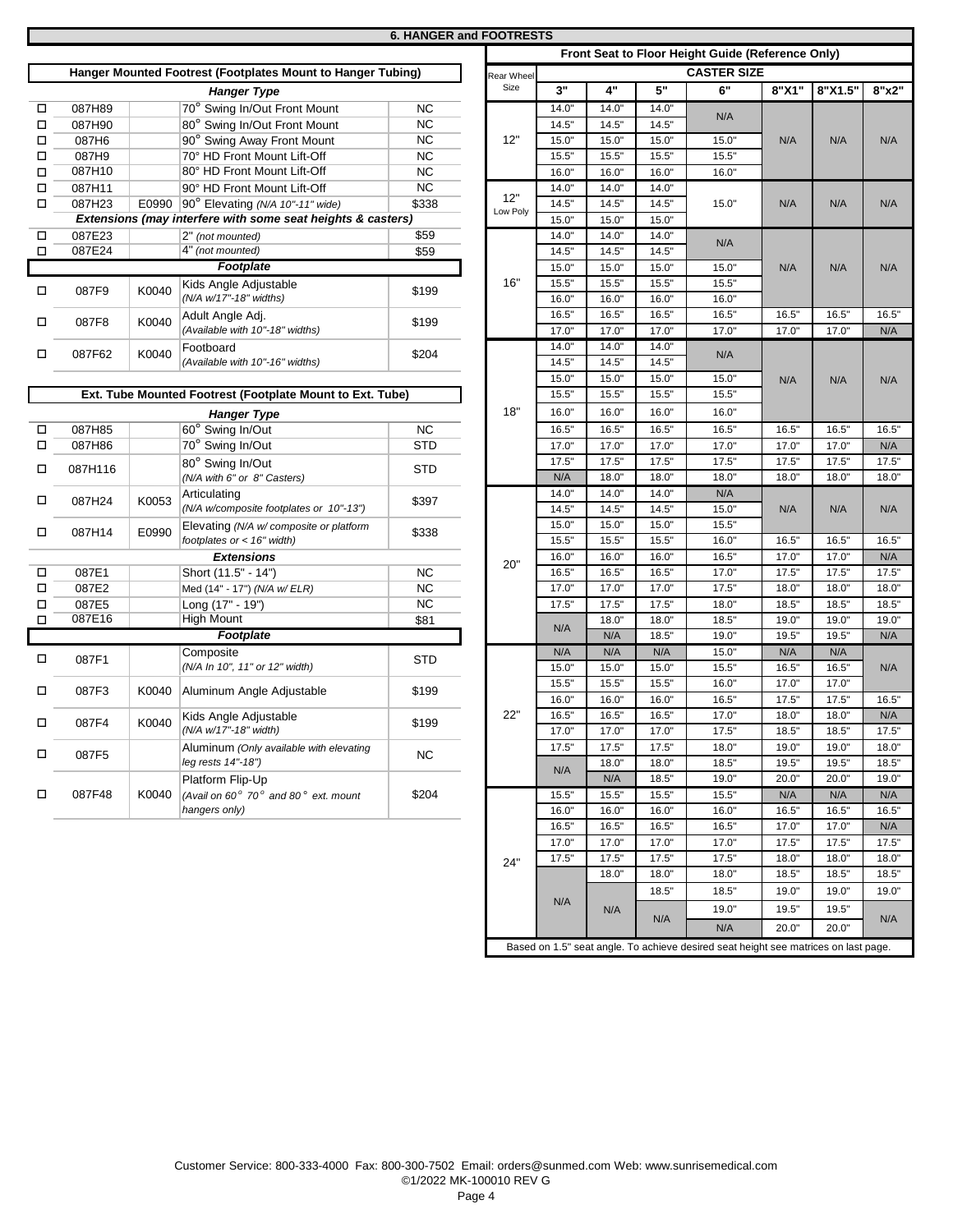**6. FOOTRESTS CONT.**

|  | <b>Footrest Hanger Options</b> |       |                                        |      |  | 087HL5 | K0038 Leg Strap              | \$43   |
|--|--------------------------------|-------|----------------------------------------|------|--|--------|------------------------------|--------|
|  | 087IG2                         |       | Neoprene Covers (Avail. on 60°/70°/    | \$97 |  | 087A54 | K0038 Extra Single Leg Strap | \$38   |
|  |                                |       | $ 80^{\circ}$ ext. mount hangers only) |      |  | 087H33 | Omit Hanger                  | $-$15$ |
|  | 087HL1                         | E0951 | Heel Loops                             | \$43 |  | 087F7  | Omit Footplate & Ext. Tube   | $-$15$ |
|  | 087A110                        | E0952 | Toe Loop (Only avail. w/ adult angle   | \$43 |  | 087HL4 | Omit Heel Loop               | NC.    |
|  |                                |       | adjust. footplates)                    |      |  | 087HL6 | Omit Single Leg Strap        | NC.    |

| <b>Footrest Hanger Options</b>                   | ◻    | 087HL5 |        | K0038 Leg Strap | \$43                       |           |
|--------------------------------------------------|------|--------|--------|-----------------|----------------------------|-----------|
| Neoprene Covers (Avail. on 60°/70 <sup>°</sup> / | \$97 |        | 087A54 | K0038           | Extra Single Leg Strap     | \$38      |
| $ 80^\circ \text{ ext.}$ mount hangers only)     |      | 087H33 |        | Omit Hanger     | $-$15$                     |           |
| Heel Loops                                       | \$43 |        | 087F7  |                 | Omit Footplate & Ext. Tube | $-$15$    |
| Toe Loop (Only avail. w/ adult angle             | \$43 |        | 087HL4 |                 | Omit Heel Loop             | <b>NC</b> |
| adjust. footplates)                              |      |        | 087HL6 |                 | Omit Single Leg Strap      | <b>NC</b> |

|  |  |  | <b>7. BACKREST/SEATING</b> |
|--|--|--|----------------------------|
|  |  |  |                            |

|         | <b>Back Height</b>                            |        |                                        | JAY Backs (Or               |                         |
|---------|-----------------------------------------------|--------|----------------------------------------|-----------------------------|-------------------------|
|         | (Solid Back Depth = 2" Less Than Frame Depth) |        | Ordering JAY backs on-chair, See the J |                             |                         |
| 087B240 | Short Solid Back 12"                          | \$107  |                                        | <b>JAY Bundled Backrest</b> |                         |
| 087B241 | Med. Solid Back 14"                           | \$107  | 087JB02                                |                             | Backrest Name or Part # |
| 087B242 | Tall Solid Back 16"                           | \$107  |                                        | Width:                      | Height:                 |
| 087BU14 | <b>Omit Backrest</b>                          | $-$15$ |                                        |                             |                         |

|         | <b>Back Height</b>                            |       |         | <b>JAY Backs (Optional)</b>                                          |            |
|---------|-----------------------------------------------|-------|---------|----------------------------------------------------------------------|------------|
|         | (Solid Back Depth = 2" Less Than Frame Depth) |       |         | Ordering JAY backs on-chair, See the JAY Price List. Requires Part # |            |
| 087B240 | Short Solid Back 12"                          | \$107 |         | JAY Bundled Backrest                                                 |            |
| 087B241 | Med. Solid Back 14"                           | \$107 | 087JB02 | Backrest Name or Part #                                              | Price List |
| 087B242 | 'Tall Solid Back 16"                          | \$107 |         | Height:<br>Width:                                                    |            |
|         |                                               |       |         |                                                                      |            |

# **Back Posts**

| <b>Fixed Height</b> |                              |           |  |  |         | <b>Height Adjustable</b>                |
|---------------------|------------------------------|-----------|--|--|---------|-----------------------------------------|
| 087BP9              | Low (19" Ht)                 | NC.       |  |  |         | Rigid Frame w/ Angle Adjust Push Handle |
| 087BP10             | Medium (22" Ht)              | NC.       |  |  | 087B202 | Std. (16"-22" Height.)                  |
| 087BP11             | Tall (25" Ht)                | <b>NC</b> |  |  | 087PH8  | Std. Angle Adj. Push Handle             |
| 087BP13             | Removable Extension          | \$92      |  |  | 087PH9  | Long Angle Adj.                         |
| 087RG1              | Folding Adjustable Rigidizer | \$188     |  |  |         | Push Handle                             |



| Fixed Height             |       |         |                        | <b>Height Adjustable</b>                |           |
|--------------------------|-------|---------|------------------------|-----------------------------------------|-----------|
| 19" Ht)                  | NC.   |         |                        | Rigid Frame w/ Angle Adjust Push Handle |           |
| um (22" Ht)              | □     | 087B202 | Std. (16"-22" Height.) | <b>NC</b>                               |           |
| NC.<br>25" Ht)           |       | □       | 087PH8                 | Std. Angle Adj. Push Handle             | <b>NC</b> |
| \$92<br>ovable Extension |       | □       | 087PH9                 | Long Angle Adj.                         | <b>NC</b> |
| ng Adjustable Rigidizer  | \$188 |         |                        | Push Handle                             |           |
|                          |       | □       | 087B203                | Tall (19"-25" Height.)                  | NC.       |
|                          |       | □       | 087PH8                 | Std. Angle Adj. Push Handle             | <b>NC</b> |
| $\circ$                  | l o I | □       | 087PH9                 | Long Angle Adj.<br>Push Handle          | <b>NC</b> |

#### $\Box$ o o 087BP47 NC o 087BP47 087B205 **Tall (20"-26" Height.)** NC *Folding Frame with Push Handle* 087B204 **Std. (17"-23" Height.)** *Swing Away Handle (N/A with dual triggers)* \$59 *Swing Away Handle (N/A with dual triggers)* \$59

# **8. ARMRESTS**

| <b>Side Guard</b> |       |                                                 |       |  |  |  |  |  |
|-------------------|-------|-------------------------------------------------|-------|--|--|--|--|--|
|                   |       | (N/A with height adjustable armrests or T-Post) |       |  |  |  |  |  |
| 087SG33           | K0108 | Plastic Std                                     | \$151 |  |  |  |  |  |
| 087SG29           | K0108 | <b>Plastic Low</b>                              | \$151 |  |  |  |  |  |

|   |         |       | <b>Armrest and Armpad</b>         |       |   | □ | 087AM22 |       | <b>Full Contour</b>                            |
|---|---------|-------|-----------------------------------|-------|---|---|---------|-------|------------------------------------------------|
| □ | 087AA12 | E0973 | T-Post Regular w/Foam             | \$284 | ◻ |   | 087AA29 | E0973 | Single-Post Height Adj. Low                    |
| □ | 087AA13 | E0973 | T-Post Tall w/Foam                | \$284 |   | ◻ | 087AM23 |       | Desk Classic                                   |
| □ | 087AA3  |       | Flip-Up                           | NC.   |   | □ | 087AM21 |       | Desk Contour                                   |
| □ | 087AA1  | E0973 | Adjustable Locking Flip-Up        | \$284 |   | □ | 087AM24 |       | <b>Full Classic</b>                            |
| □ | 087AA7  | E0973 | Length Adjust. Locking Flip-Up    | \$296 |   | □ | 087AM22 |       | Full Contour                                   |
| □ | 087AM23 |       | Desk Classic (10") (N/A w/T Post) | NC.   |   |   |         |       |                                                |
| □ | 087AM24 |       | Full Classic (14") (N/A w/T Post) | NC.   |   |   |         |       | Armrest Receiver for Height Adjustable Armrest |
| □ | 087AM9  |       | Foam Short (N/A w/T Post)         | NC.   | □ |   | 087AR17 |       | Low                                            |
| □ | 087AM10 |       | Foam Long (N/A w/T Post)          | NC.   | ◘ |   | 087AR18 |       | Std                                            |

|         |       | <b>Side Guard</b>                               |        |   |   |         |       | Armrest and Armpad - Height Adjustable |       |
|---------|-------|-------------------------------------------------|--------|---|---|---------|-------|----------------------------------------|-------|
|         |       | (N/A with height adjustable armrests or T-Post) |        | □ |   | 087AA11 | E0973 | Single-Post Height Adj. Std.           | \$306 |
| 087SG33 | K0108 | Plastic Std                                     | \$151  |   | □ | 087AM23 |       | Desk Classic                           | NC    |
| 087SG29 |       | K0108 Plastic Low                               | \$151  |   | □ | 087AM21 |       | Desk Contour                           | NC    |
|         |       |                                                 |        |   | □ | 087AM24 |       | <b>Full Classic</b>                    | NC    |
|         |       | <b>Armrest and Armpad</b>                       |        |   | □ | 087AM22 |       | <b>Full Contour</b>                    | NC    |
| 087AA12 |       | E0973   T-Post Regular w/Foam                   | \$284  | □ |   | 087AA29 | E0973 | Single-Post Height Adj. Low            | \$306 |
| 087AA13 | E0973 | T-Post Tall w/Foam                              | \$284  |   | □ | 087AM23 |       | Desk Classic                           | NC    |
| 087AA3  |       | Flip-Up                                         | NC.    |   | □ | 087AM21 |       | Desk Contour                           | NC    |
| 087AA1  | E0973 | Adjustable Locking Flip-Up                      | \$284  |   | □ | 087AM24 |       | <b>Full Classic</b>                    | NC    |
| 087AA7  | E0973 | Length Adjust. Locking Flip-Up                  | \$296  |   |   | 087AM22 |       | <b>Full Contour</b>                    | NС    |
|         |       |                                                 | $\sim$ |   |   |         |       |                                        |       |

| 087AM24 | Full Classic (14") (N/A w/T Post) | <b>NC</b> |  |         | Armrest Receiver for Height Adjustable Armrest |    |
|---------|-----------------------------------|-----------|--|---------|------------------------------------------------|----|
| 087AM9  | Foam Short (N/A w/T Post)         | NC        |  | 087AR17 | LOW                                            | NC |
| 087AM10 | Foam Long (N/A w/T Post)          | <b>NC</b> |  | 087AR18 | Std                                            | NC |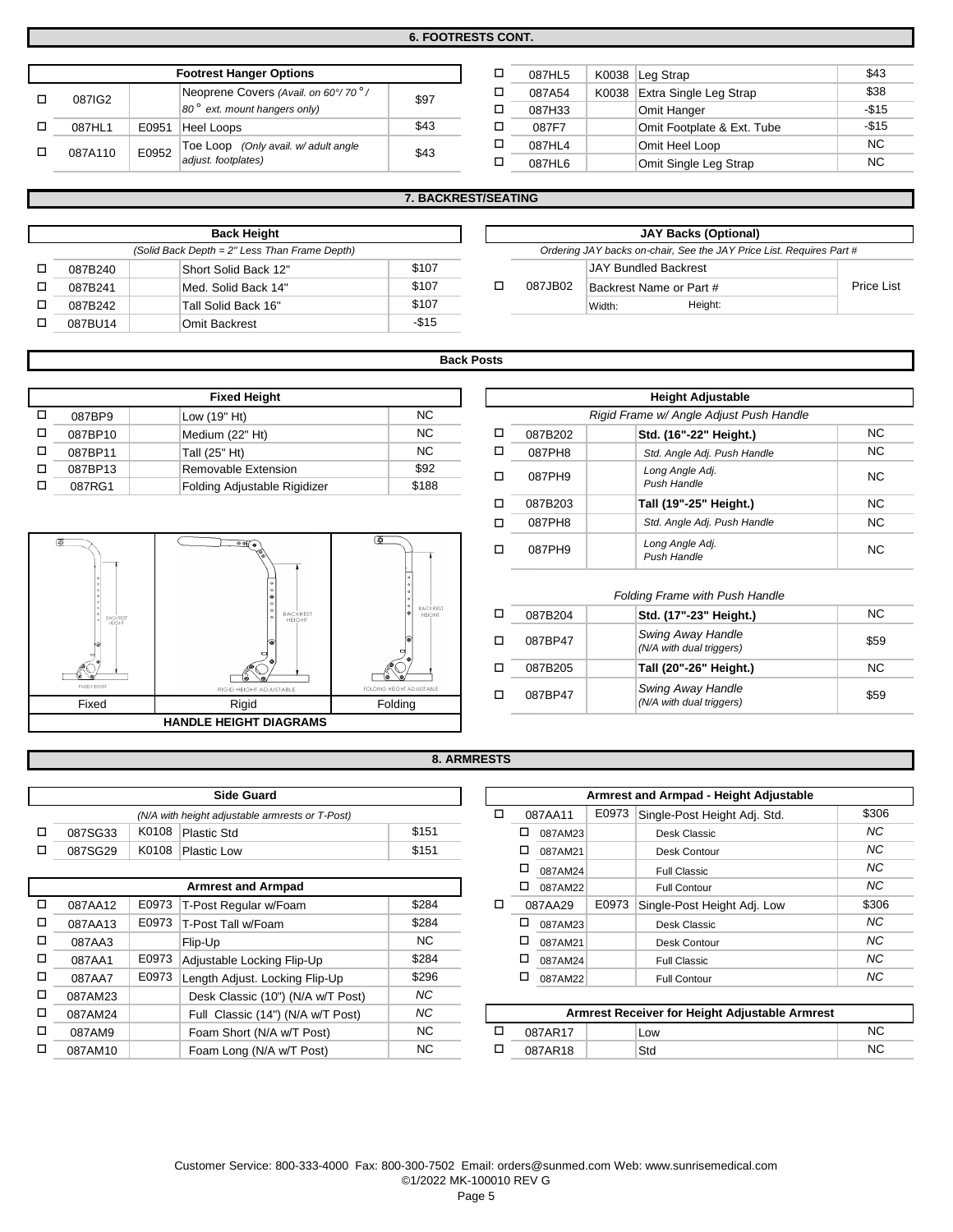| Anti-Tip |         |       |                                                                    |       |  |  |  |  |  |
|----------|---------|-------|--------------------------------------------------------------------|-------|--|--|--|--|--|
|          | 087AO2  | E0971 | Front Anti-Tip<br>(N/A with caster pin locks<br>or transit option) | \$161 |  |  |  |  |  |
|          | 087AT17 | E0971 | Rear Anti-Tip                                                      | \$161 |  |  |  |  |  |
|          |         |       |                                                                    |       |  |  |  |  |  |

|         |       | <b>Positioning Belt (w/clamps)</b>      |                                                              | (Need 2" back post clearance to mount canopy hardware, may re |  |         |                                           |                                     |
|---------|-------|-----------------------------------------|--------------------------------------------------------------|---------------------------------------------------------------|--|---------|-------------------------------------------|-------------------------------------|
| 087A112 |       | E0978  1" Dual Pull Side Squeeze Padded | seating; please note some interference may occur with some h |                                                               |  |         |                                           |                                     |
| 087A117 |       | E0978 Belt 2" Aircraft Buckle           | \$118                                                        |                                                               |  | 0878A06 |                                           | K0108 Canopy (Sunshade) 10"-14" Wid |
| 087A118 |       | E0978 Belt 2" Aircraft Buckle Padded    | \$128                                                        |                                                               |  | 0878A07 |                                           | K0108 Canopy (Sunshade) 15"-20" Wid |
| 087A141 | E0978 | Belt 1.5" Auto Buckle                   | \$75                                                         |                                                               |  |         |                                           |                                     |
| 087A814 |       | E0978 1" Comfort Fit APB5116            |                                                              |                                                               |  |         | <b>Back Pack</b> (Kids Backpack included) |                                     |

|        | <b>Upper Extremity Support Tray</b>           |       |                      | 087A2  |  | Additional Kids Black Backpack | \$64 |
|--------|-----------------------------------------------|-------|----------------------|--------|--|--------------------------------|------|
| 087A29 | E0950 X-Small (Suggested 10"-12" chair width) | \$274 |                      |        |  |                                |      |
| 087A30 | E0950 Small (Suggested 13"-14" chair width)   | \$274 | <b>Miscellaneous</b> |        |  |                                |      |
| 087A31 | E0950 Medium (Suggested 15"-17" chair width)  | \$274 |                      | 087A83 |  | Tool Kit                       | \$59 |
| 087A32 | E0950 Large (Suggested 18"-20" chair width)   | \$274 |                      | 087A8  |  | Black Seat Pouch               | \$54 |
|        |                                               |       |                      |        |  |                                |      |

|         |       | Front Anti-Tip                          |       |   |         |       | (N/A with 12", 16" and 18" rear wheels & Projections Handrims)                          |       |
|---------|-------|-----------------------------------------|-------|---|---------|-------|-----------------------------------------------------------------------------------------|-------|
| 087AO2  | E0971 | (N/A with caster pin locks              | \$161 | □ | 087A23  | K0065 | Black                                                                                   | \$123 |
|         |       | or transit option)                      |       | □ | 087A303 | K0065 | Clear Zippie                                                                            | \$123 |
| 087AT17 | E0971 | Rear Anti-Tip                           | \$161 |   |         |       |                                                                                         |       |
|         |       |                                         |       |   |         |       | <b>Canopy</b> (SunShade)                                                                |       |
|         |       | <b>Positioning Belt (w/clamps)</b>      |       |   |         |       | (Need 2" back post clearance to mount canopy hardware, may require next height based on |       |
| 087A112 | E0978 | 1" Dual Pull Side Squeeze Padded        | \$92  |   |         |       | seating; please note some interference may occur with some headrest configurations)     |       |
| 087A117 | E0978 | Belt 2" Aircraft Buckle                 | \$118 | ◻ | 0878A06 | K0108 | Canopy (Sunshade) 10"-14" Width                                                         | \$296 |
| 087A118 | E0978 | Belt 2" Aircraft Buckle Padded          | \$128 | □ | 0878A07 | K0108 | Canopy (Sunshade) 15"-20" Width                                                         | \$296 |
| 087A141 | E0978 | Belt 1.5" Auto Buckle                   | \$75  |   |         |       |                                                                                         |       |
| 087A814 | E0978 | 1" Comfort Fit APB5116                  | \$128 |   |         |       | <b>Back Pack</b> (Kids Backpack included)                                               |       |
|         |       |                                         |       | ◻ | 087A1   |       | Utility Backpack - Black                                                                | \$81  |
|         |       | <b>Upper Extremity Support Tray</b>     |       | □ | 087A2   |       | Additional Kids Black Backpack                                                          | \$64  |
| 087A29  | E0950 | X-Small (Suggested 10"-12" chair width) | \$274 |   |         |       |                                                                                         |       |
| 087A30  | E0950 | Small (Suggested 13"-14" chair width)   | \$274 |   |         |       | <b>Miscellaneous</b>                                                                    |       |
| 087A31  | E0950 | Medium (Suggested 15"-17" chair width)  | \$274 | □ | 087A83  |       | Tool Kit                                                                                | \$59  |
| 087A32  | E0950 | Large (Suggested 18"-20" chair width)   | \$274 | □ | 087A8   |       | <b>Black Seat Pouch</b>                                                                 | \$54  |

**Spoke Guard** 

### **10. COLOR**

|   |         | <b>Standard Colors</b>      |           |   |                                     | <b>Standard Matte Color</b>                          |
|---|---------|-----------------------------|-----------|---|-------------------------------------|------------------------------------------------------|
| □ | 087C140 | Aztec Gold                  | NC        | □ | 087C116                             | <b>Matte Black</b>                                   |
| □ | 087C2   | Black (N/A as base w/Zebra) | NC.       | □ | 087C151                             | Matte Black Cherry                                   |
| □ | 087C141 | <b>Black Cherry</b>         | NC.       | □ | 087C152                             | <b>Matte Purple</b>                                  |
| □ | 087C10  | <b>Black Opal</b>           | <b>NC</b> | □ | 087C150                             | <b>Matte Electric Blue</b>                           |
| □ | 087C38  | <b>Blue Opal</b>            | NC.       | □ | 087C149                             | Matte Evergreen                                      |
| □ | 087C36  | Candy Blue                  | NC.       |   |                                     | <b>Personalized Colors</b>                           |
| □ | 087C14  | Candy Purple                | NC.       | □ | 087C43                              | Mossy Oak Camouflac                                  |
| □ | 087C35  | Candy Red                   | NC.       | □ | 087C42                              | <b>Stars and Stripes</b>                             |
| □ | 087C142 | <b>Electric Blue</b>        | NC.       |   |                                     | Zebra                                                |
| □ | 087C143 | Evergreen                   | <b>NC</b> | □ | 087C108                             | (Choose base color above                             |
| □ | 087C126 | Glow                        | <b>NC</b> |   |                                     | White Std, N/A black)                                |
| □ | 087C144 | Green Apple                 | NC.       |   |                                     |                                                      |
| □ | 087C147 | Hot Sparkle Pink            | NC.       |   |                                     | <b>Additional Options Through B</b>                  |
| □ | 087C148 | Mauve Pink                  | NC.       |   |                                     | To inquire about any unique personalization for Zipp |
| □ | 087C103 | Rootbeer                    | NC.       |   | (800) 333-4000, Fax: (800) 333-9011 |                                                      |
| □ | 087C114 | Sparkle Silver              | <b>NC</b> |   |                                     |                                                      |
| □ | 087C145 | Sunrise Orange              | NC.       |   |                                     |                                                      |
| □ | 087C113 | <b>Titanium Color Paint</b> | NC.       |   | built4me                            |                                                      |
| П | 087C8   | Yellow                      | <b>NC</b> |   |                                     |                                                      |

|         | <b>Standard Colors</b>      |          |   |         | <b>Standard Matte Colors</b> |       |
|---------|-----------------------------|----------|---|---------|------------------------------|-------|
| 087C140 | Aztec Gold                  | NC.      | □ | 087C116 | <b>Matte Black</b>           | NC.   |
| 087C2   | Black (N/A as base w/Zebra) | NC.      | □ | 087C151 | Matte Black Cherry           | NC.   |
| 087C141 | <b>Black Cherry</b>         | NC.      | □ | 087C152 | Matte Purple                 | NC.   |
| 087C10  | <b>Black Opal</b>           | NC.      | □ | 087C150 | Matte Electric Blue          | NC.   |
| 087C38  | <b>Blue Opal</b>            | NC.      | □ | 087C149 | Matte Evergreen              | NC.   |
| 087C36  | Candy Blue                  | NC.      |   |         | <b>Personalized Colors</b>   |       |
| 087C14  | Candy Purple                | NC.      | □ | 087C43  | Mossy Oak Camouflage         | \$424 |
| 087C35  | Candy Red                   | NC.      | □ | 087C42  | <b>Stars and Stripes</b>     | \$424 |
| 087C142 | Electric Blue               | NC.      |   |         | Zebra                        |       |
| 087C143 | Evergreen                   | NC.      | □ | 087C108 | (Choose base color above:    | \$424 |
| 087C126 | Glow                        | NC.      |   |         | White Std, N/A black)        |       |
| .       |                             | $\cdots$ |   |         |                              |       |

#### 087C147 Hot Sparkle Pink NC **Additional Options Through Built-4-Me**

To inquire about any unique personalization for Zippie products, contact: Phone: (800) 333-4000, Fax: (800) 333-9011



**Commonly Requested Options Include:**

- **Dynamic Back**
- **Reclining Backrest**
- **Personalized Anodizing**
- **Personalized Paint**
- **O2 Holder with Transit**
- **IV Pole with Transit**